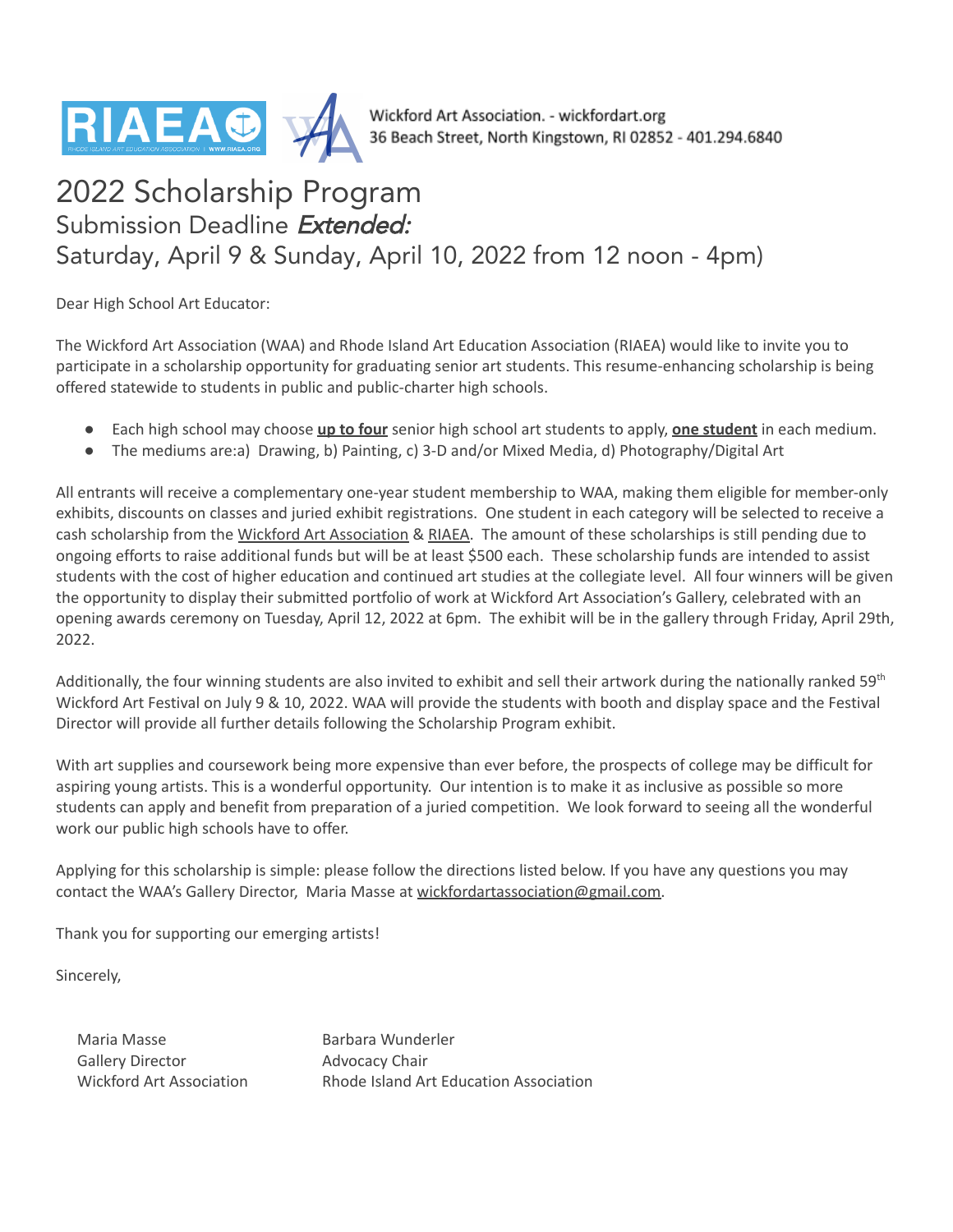

#### *Please review carefully, sign below and bring with application and artwork upon drop-off of work***.**

- *Up to four* high school seniors *per school* may apply with approval of their art educator for this honor.
- Each student must have already been accepted to, or be planning to attend, a college in Fall 2022.
- Each student must submit **four** (4) original works in **one** (1) medium; select from:
	- 1. Drawing
		- 2. Painting
		- 3. 3-D and/or Mixed Media
		- 4. Photography and Digital Art
- From each high school a **TOTAL** of 4 students may apply, **one** per medium!
- While matting and framing is **NOT** required, presentation will be considered during the jury process students are asked to make best efforts to present works that can be easily displayed in a visually appealing manner.
- Student must be a senior with an interest in art enrolled at a RI public or public-charter high school.
- Winning students *must commit their work* to the gallery exhibition from April 9th through April 29th, 2022, at the Wickford Art Association (WAA) (see attached contract). *NO EXCEPTIONS*.

## **Drop-Off:**

- **●** Artwork and completed application must be delivered to WAA at 36 Beach Street, North Kingstown, RI 02852.
- **● Work must be delivered on Saturday, April 9th (noon-4pm) or Sunday, April 10th (noon-4pm) to WAA.**
- The student's artwork may be dropped off by the student, a parent/guardian, the student's art teacher.
- If the art educator is not a RIAEA/NAEA Member, a \$25.00 fee will be charged; checks made payable to RIAEA.
- Please complete the following application.

## **Pick-Up for Honorable Mentions (Non-Award Recipients):**

- **Pick-up date for non-exhibited art (Honorable Mentions) will occur Monday, April 11 (12pm- 6pm) at WAA.**
- The student's artwork may be collected by the student, a parent/guardian, or the student's art teacher.

# **Award Recipients:**

- Reception and awards ceremony for scholarship recipients is Tuesday -April 12th, 2022, at 6:00pm at WAA. **Students are expected to attend to accept their award.**
- Winning students *must commit* their work to the gallery's Scholarship Program exhibition from April 9th, 2022, through April 29th, at the Wickford Art Association.
- **● Pick-up date for award recipients will occur on Friday, April 29th at WAA.**
- The student's artwork may be collected by the student, a parent/guardian, or the student's art teacher.
- Winning students are asked to provide an Artist Statement of approximately 200 words explaining your inspiration, influences, and aspirations. This statement may be edited and will be displayed with the student's work during the exhibit.
- Award winners will receive a one-year student membership to WAA, inclusion in the Poetry & Art publication, and an invitation to exhibit & sell their artwork during the nationally ranked 59<sup>th</sup> Wickford Art Festival, July 9 & 10, 2022.
- It is *highly encouraged* that winning students provide a note of appreciation to WAA & RIAEA, as these letters are important when considering the continued funding of such opportunities, as well as potential grant opportunities for both organizations.
- The WAA gallery is free to attend and open to the public.

## **Please sign here:**

(Student Name Printed)

*I have read and understood the program guidelines.*

Student Signature (*if student is over 18*) Student's Name Printed / Date

Guardian Signature (*if student is under 18*) Guardian's Name Printed / Date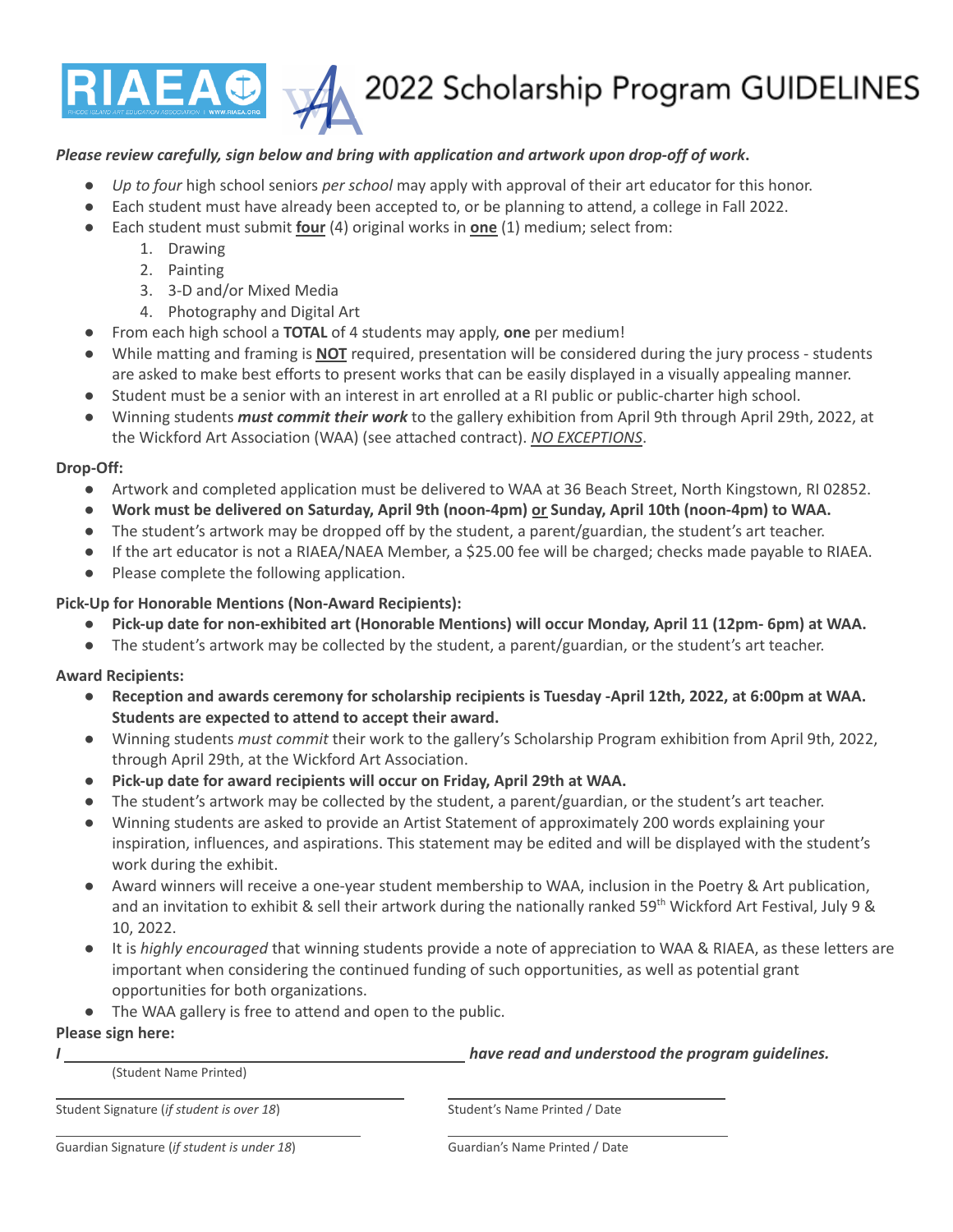

#### *Release /Authorization for Wickford Art Association*

# Please read the following contract carefully. This release is to be signed and returned along with other applicable *forms to the Wickford Art Association (WAA) upon submission of work.*

In consideration for participation in the Wickford Art Association Scholarship Program/Exhibits or otherwise, I agree to indemnify, defend and hold harmless the Rhode Island Art Education Association, Wickford Art Association, program organizers, affiliates and sponsors for any and all claims, damage, omissions, costs and expenses while I am participating in above activities.

As a participant in the WAA Scholarship Program, I authorize WAA/RIAEA/any affiliates, assignees or licensees to use photographs of me, my art, video images and/or contest submissions for reproduction for promotional or illustrative purposes, and/or for display on our websites. I understand that the above activities will not result in any profit, and that I will not receive any monetary compensation. Permission is granted to make alterations to my artwork, and to use my name in editorial works or advertising.

The award recipient (student) is expected to loan the winning pieces of artwork to the WAA for the ENTIRE TERM of the exhibit. Winning work will be held from drop-off through the conclusion of the exhibit through Friday, April 29th. Work will be collected Friday, April 29th from 12 noon - 6 pm.

The award recipient (student) is expected to attend the awards ceremony on **Tuesday, April 12th, 2022 from 6 pm - 7pm**, in person to accept their award.

The award recipient (student) is encouraged to exhibit in the 59<sup>th</sup> Wickford Art Festival on July 9 & 10, 2022.

## Any neglect to observe the terms of this contract may result in immediate withdrawal of the scholarship and all funds *and prizes with which it is associated.*

Student Signature (*if student is over 18*) Student's Name Printed Date

Guardian Signature (*if student is under 18*) Guardian's Name Printed Date

The undersigned acknowledges that the competition addressed by this release is completely VOLUNTARY. Winning students should expect contact by the gallery at some point in the year following their award. This is a means of documenting how the student has allocated the scholarship program funds, in an effort to empower the WAA to apply for grants, contact potential donors, and otherwise use the information to pursue further funds to continue the scholarship.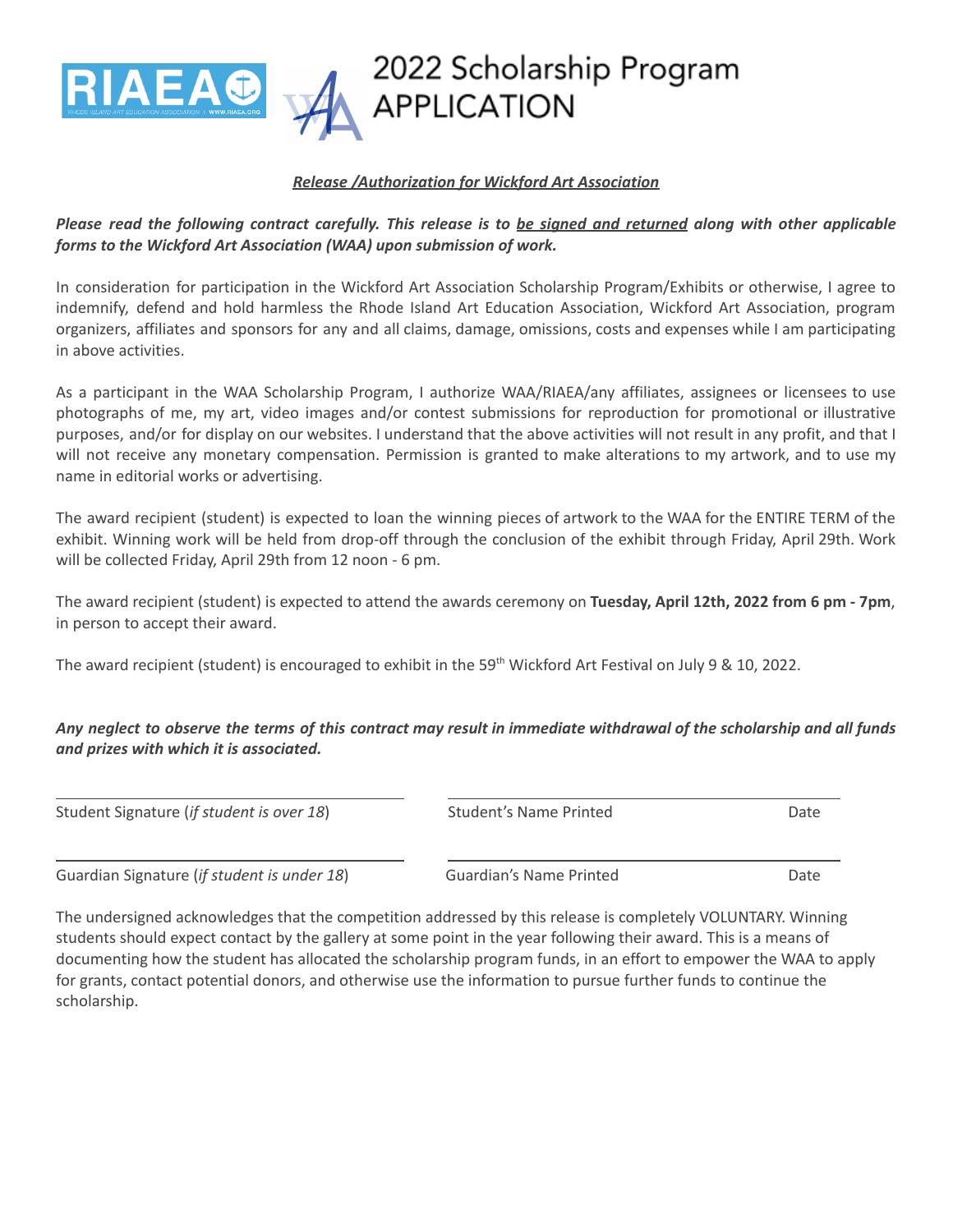#### *WAA Scholarship Program Application*

Please complete *all* sections. *Please print legibly or use Adobe fill & sign to complete*.

| <b>Student Information</b>                                                                                                                                                                                                                                                                                      |
|-----------------------------------------------------------------------------------------------------------------------------------------------------------------------------------------------------------------------------------------------------------------------------------------------------------------|
|                                                                                                                                                                                                                                                                                                                 |
|                                                                                                                                                                                                                                                                                                                 |
|                                                                                                                                                                                                                                                                                                                 |
|                                                                                                                                                                                                                                                                                                                 |
|                                                                                                                                                                                                                                                                                                                 |
|                                                                                                                                                                                                                                                                                                                 |
|                                                                                                                                                                                                                                                                                                                 |
|                                                                                                                                                                                                                                                                                                                 |
|                                                                                                                                                                                                                                                                                                                 |
|                                                                                                                                                                                                                                                                                                                 |
|                                                                                                                                                                                                                                                                                                                 |
|                                                                                                                                                                                                                                                                                                                 |
|                                                                                                                                                                                                                                                                                                                 |
|                                                                                                                                                                                                                                                                                                                 |
|                                                                                                                                                                                                                                                                                                                 |
| <b>Art Educator Information</b>                                                                                                                                                                                                                                                                                 |
|                                                                                                                                                                                                                                                                                                                 |
|                                                                                                                                                                                                                                                                                                                 |
|                                                                                                                                                                                                                                                                                                                 |
|                                                                                                                                                                                                                                                                                                                 |
| $\mathbf{u}$ , $\mathbf{u}$ , $\mathbf{v}$ , $\mathbf{u}$ , $\mathbf{v}$ , $\mathbf{v}$ , $\mathbf{v}$ , $\mathbf{v}$ , $\mathbf{v}$ , $\mathbf{v}$ , $\mathbf{v}$ , $\mathbf{v}$ , $\mathbf{v}$ , $\mathbf{v}$ , $\mathbf{v}$ , $\mathbf{v}$ , $\mathbf{v}$ , $\mathbf{v}$ , $\mathbf{v}$ , $\mathbf{v}$ , $\$ |

Note: All non-RIAEA member art educators can forward student work for this Scholarship Program, but a \$25 application fee is required payable to RIAEA. This fee can be paid through school funds, parent-teacher organizations, or the families *of applying students, to be determined by the individual school/teacher.*